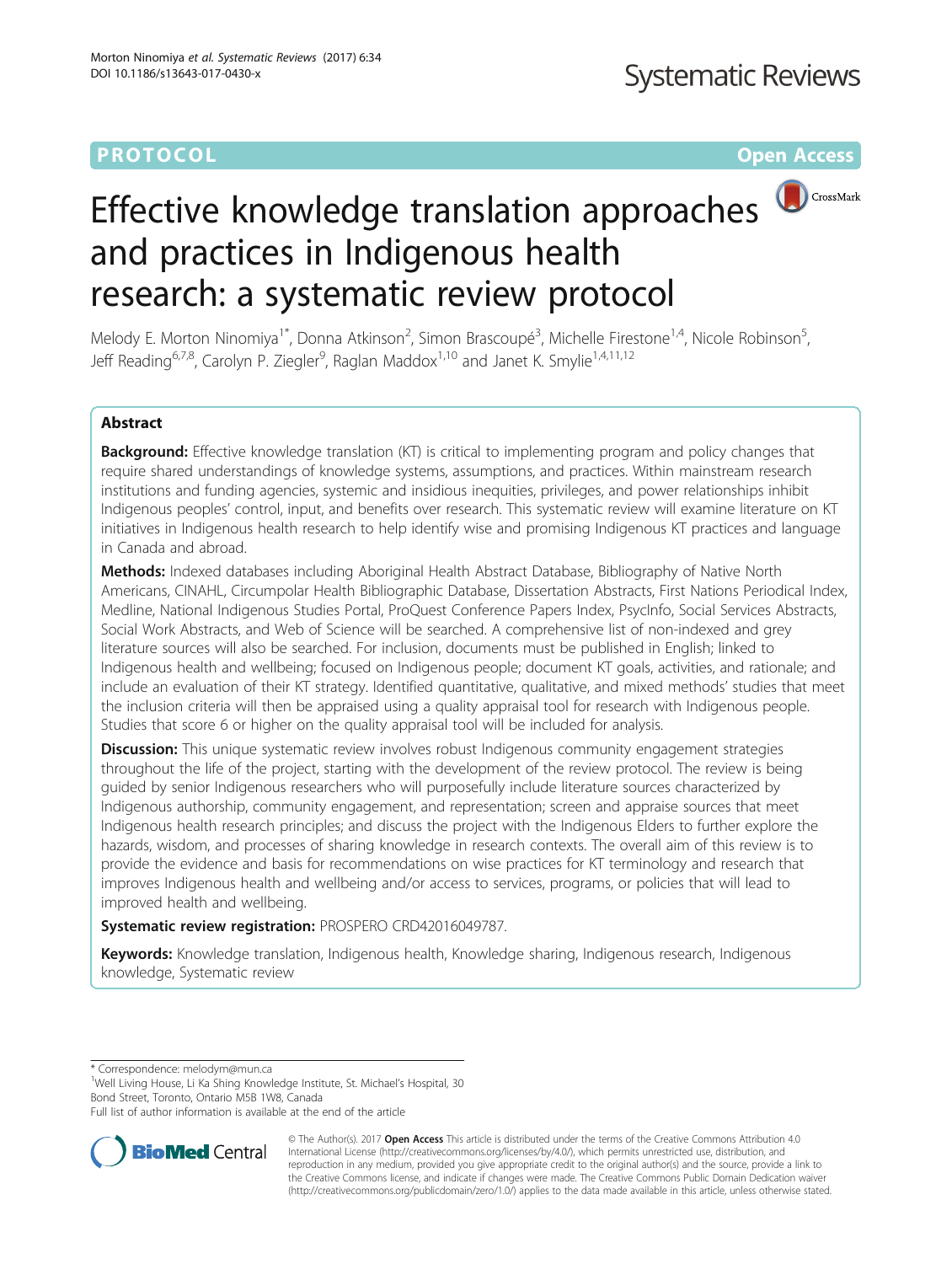### Background

There are still large health disparities between Indigenous and non-Indigenous people in Canada and in many other countries worldwide [[1](#page-5-0), [2](#page-5-0)]. Research is well positioned to provide evidence of health disparities as well as test and evaluate approaches that can improve peoples' health. In population health research, effective knowledge translation is critical to implementing program and policy changes that require shared understandings of knowledge systems, assumptions, and practices. The term knowledge translation (KT) is commonly used among health researchers and literature in Canadian contexts and is akin to terms used in other disciplines such as knowledge mobilization, synthesis, dissemination, transfer and exchange, knowledge to practice, and knowledge sharing [\[3](#page-5-0)–[7](#page-6-0)]. Literature on KT emerged in the early 1990s in the Canadian context but used inconsistent terminology and conceptual frameworks for how knowledge is put into action [\[7](#page-6-0), [8](#page-6-0)].

While terminology and concepts related to KT are constantly evolving, KT in Canadian health research contexts is often defined as "the process(es) through which knowledge is transformed into action" [[9](#page-6-0)]. The term knowledge translation has been widely adopted, promoted, and prioritized by government funding agencies and research institutions as a way of making research visibly relevant and valuable [\[10\]](#page-6-0). In the context of Indigenous research in Canada, it has been suggested that appropriate KT is about sharing knowledge in ways that are "locally developed and contextualized" [\[11](#page-6-0)] and the pre-existing integration of knowing and doing that [Indigenous] people have been doing for a long time [\[12](#page-6-0)]. For this review, we are looking for KT that explicitly links knowledge (including Indigenous concepts of knowing and doing as being inseparable), learned from the research process or findings, to specific actions.

The impetus for this review was a recognition that mainstream KT initiatives and language do not necessarily resonate with Indigenous ways of knowing and doing. Indigenous scholars have critiqued mainstream KT as inadequate—inappropriate in some cases—for Indigenous health research contexts [\[9](#page-6-0), [11](#page-6-0), [13](#page-6-0)]. Mainstream concepts of KT are based on the premise that knowledge is acquired through 'evidence-based' research and that putting this knowledge into action is KT [\[14](#page-6-0)]. However, if KT is about sharing knowledge in contexts where the knowledge is both relevant and valued, KT may be inseparable from research itself in studies where researchers and research participants/informants exchange information throughout all research phases—from the development to the end-of-project phase. Indigenous views of what constitute knowledge, whose knowledge is shared with whom, how knowledge is shared, and in what contexts particular knowledge is relevant suggest that KT activities are inseparable from research activities.

Indigenous people have epistemologically and contextually specific health knowledge and practices that have been historically suppressed and ignored in research practices [[15](#page-6-0)]. More specifically, mainstream research on Indigenous people has largely been void of culturally relevant, meaningful, engaging, contextual, or decolonizing knowledge. Instead of a colonial lens that assumes what research is 'good' for Indigenous people, decolonizing research with Indigenous people aims to develop, synthesize, and apply knowledge within Indigenous communities and contexts [\[15](#page-6-0)]. Smylie proposed that Indigenous KT in health research be defined as "Indigenously led sharing of culturally relevant and useful health information and practices to improve Indigenous health status, policy, services and programs" [[12](#page-6-0)] or "sharing what we know about living a good life" [\[16\]](#page-6-0).

While research practices, protocols, and approaches used in Indigenous contexts are improving, systemic and insidious inequities built into research institutions and funding agencies that inhibit Indigenous peoples' control over, input into, and benefits from research remain [[17](#page-6-0), [18\]](#page-6-0). For example, mainstream research methodologies require specific types of adherence to and evidence of reliability and validity that are incompatible with (or exclude) Indigenous ways of knowing and doing [\[19\]](#page-6-0). The paucity of randomized controlled trials (RCTs) with Indigenous populations suggests that researchers are excluding Indigenous people from studies rather than considering the use of participatory research methods in RCTs that offer culturally relevant findings [\[20\]](#page-6-0). What counts as rigorous knowledge in Indigenous contexts is frequently at odds with mainstream concepts of knowledge, and furthermore, how knowledge is shared in Indigenous contexts is not necessarily valued, understood, or supported by research and funding institutions. Indigenous research, in contrast to mainstream research practices, requires researchers to self-locate<sup>1</sup>, openly share the purpose and motivation of a study, safeguard sacred Indigenous knowledge, have a decolonizing focus, and ensure community benefits through research [[18, 19](#page-6-0), [21](#page-6-0), [22](#page-6-0)]. For research to adequately and respectfully engage and serve Indigenous peoples, we contend that wise and Indigenous research practices (including KT) must be better understood by non-Indigenous researchers, research institutions, research funders, and Indigenous communities engaged in research alike. The term *wise practices* is used to replace the terms best and evidence-based practices and reflect the inclusion of Indigenous knowledge and practices as core and robust sources of information. Madeleine Kētēskwew Dion Stout [[23](#page-6-0)] argues that wise practices offer more than what many university-based and non-Indigenous researchers include as scientific evidence.

In Canada, researchers engaging with Indigenous peoples are expected to adhere to principles such as the four R's of research—respect, reciprocity, relevance, and responsibility [[24](#page-6-0)]—and the Ownership, Control, Access, and Possessions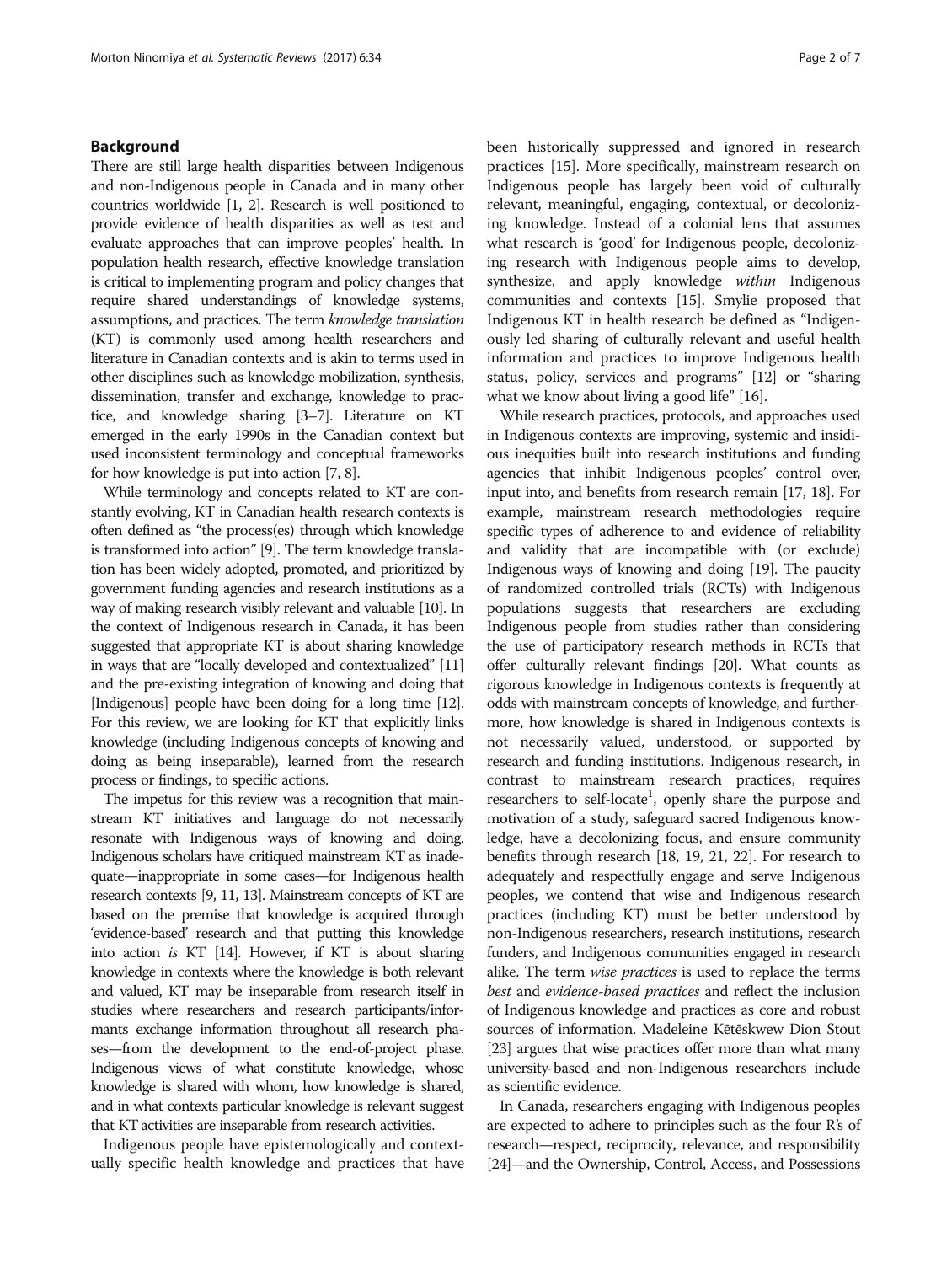(OCAP®) principles [\[25](#page-6-0)], among other guidelines for Indigenous research. There is, however, little to no mention of such principles in mainstream KT activities or best practices to direct, or hold accountable, researchers in developing their KT plans. Many research institutions and non-Indigenous researchers conducting research involving Indigenous peoples remain unaware of how Indigenous principles differ from mainstream KT practices.

KT activities are widely endorsed and required in research designs. However, there is a dearth of published literature on how to practice, document, and evaluate Indigenous KT. In addition to conducting a preliminary search for documents that would meet our inclusion criteria, the research team reviewed two scoping reviews: (1) an unpublished paper on how KT is defined in Indigenous health research contexts [\[26](#page-6-0)] and (2) a paper on evaluated or assessed KT approaches in the Circumpolar North [\[27](#page-6-0)]. Published and grey literature draw attention to gaps between epistemic assumptions of Indigenous and non-Indigenous KT models and practices; however, there is no systematic review on the effectiveness of Indigenous KT in health research to date. Indigenous scholars have highlighted that KT strategies with Indigenous peoples must be re-conceptualized, further developed, and evaluated [\[9, 13, 15, 16](#page-6-0), [28](#page-6-0)–[30](#page-6-0)].

The aim of this review is to provide the evidence and basis for recommendations on wise practices for KT language and research in Canada (and abroad) to improve Indigenous health and wellbeing and/or access to services, programs, or policies that will lead to improved health and wellbeing. This systematic review aims to answer the question what are the promising and wise practices for "knowledge translation" in the Indigenous health research field? Identifying wise and promising practices will provide the basis for changes in research methods, knowledge, or circumstances that improve Indigenous wellbeing and determinants of health. This systematic review is also intended to eventually inform an Indigenous KT evaluation framework within Canada.

#### Methods

This systematic review is guided by an advisory team that is comprised of five Indigenous and three non-Indigenous scholars with expertise in areas of Indigenous health and wellbeing, Indigenous knowledge, and KT in Indigenous contexts, in addition to an information specialist. All advisory team members were involved in the development of this protocol; at least two members will test the inclusion/exclusion criteria, quality appraisal tool, and data extraction tool; and all are listed co-authors for this paper.

#### Literature search

We will search the indexed and non-indexed databases as well as online portals and repositories listed in Table 1. Major databases will be searched by a health information specialist research team member, using a comprehensive

#### Table 1 Search strategy

| Databases                             | Aboriginal Health Abstract Database, Bibliography<br>of Native North Americans, CINAHL, Circumpolar<br>Health Bibliographic Database, Dissertation<br>Abstracts, First Nations Periodical Index, Medline,<br>National Indigenous Studies Portal, ProQuest<br>Conference Papers Index, PsycInfo, Social Services<br>Abstracts, Social Work Abstracts, Web of Science                                                                                                                                                                                                                                                                                                                                                                                                                                                                                                                                                                               |
|---------------------------------------|---------------------------------------------------------------------------------------------------------------------------------------------------------------------------------------------------------------------------------------------------------------------------------------------------------------------------------------------------------------------------------------------------------------------------------------------------------------------------------------------------------------------------------------------------------------------------------------------------------------------------------------------------------------------------------------------------------------------------------------------------------------------------------------------------------------------------------------------------------------------------------------------------------------------------------------------------|
| Non-indexed<br>and grey literature    | Arctic Health Publications Database, Arctic Science<br>and Technology Information System, CAMH Library,<br>Canadian Best Practices Portal: Aboriginal Ways<br>Tried and True, Canadian Health Research<br>Collection, Canadian Knowledge Transfer and<br>Exchange Community of Practice, Canadian<br>Women's Health Network, Centre for Indigenous<br>Environmental Resources, First Nations Child &<br>Family Caring Society of Canada, Google Scholar,<br>Government of Quebec, Health Evidence, Hope-Lit<br>Database, INSPQ: Public Health Expertise and<br>Reference Centre, Inuit Studies, KT Clearinghouse,<br>National Aboriginal Health Organization, National<br>Collaborating Centre for Aboriginal Health, Native<br>Health Database, Pan American Health Organization,<br>Pimatisiwin, Population Health Improvement<br>Research Network Library, University of Manitoba<br>Health Sciences Libraries Aboriginal<br>Health Collection |
| Indigenous health<br>research funders | Aboriginal Affairs and Northern Development,<br>Aboriginal Healing Foundation, Athabasca<br>University: Indigenous Knowledge and Research,<br>Canadian Institutes of Health Research: Institute<br>for Aboriginal Peoples Health, Public Health<br>Agency of Canada                                                                                                                                                                                                                                                                                                                                                                                                                                                                                                                                                                                                                                                                               |

list of terms that identify Indigenous groups worldwide while the non-indexed databases and grey literature will be searched for Canadian studies. All documents from database inception to the present will be reviewed. The rationale for limiting the grey literature search to Canadian contexts is twofold: this systematic review is intended (1) to eventually inform an Indigenous KT evaluation framework within Canada and (2) to keep the systematic review manageable. The list of search terms to be used for indexed databases, non-indexed databases, online portals, and online repositories are listed in Table 2 (Additional file [1\)](#page-5-0). To ensure that all relevant non-indexed grey literature reports are located, we will identify a minimum of three key informants at the federal level and each

Table 2 Search terms

| Indexed database<br>search terms                | Comprehensive list of Indigenous groups globally,<br>originally published by Kolahdooz et al. [35] and<br>created from Food and Agriculture Organization of<br>the United Nations [36] and Wikipedia's List of<br>Indigenous Peoples [37]. The Medline search<br>strategies for Indigenous groups/identities,<br>knowledge translation, and evaluation can be found<br>in Additional file 1. |  |
|-------------------------------------------------|----------------------------------------------------------------------------------------------------------------------------------------------------------------------------------------------------------------------------------------------------------------------------------------------------------------------------------------------------------------------------------------------|--|
| Non-indexed<br>databases and<br>grey literature | Indigenous, Aboriginal, Native, First Nation,<br>Inuit, Métis, participatory action, knowledge<br>translation, knowledge mobilization,<br>knowledge, dissemination, evaluation, evidence                                                                                                                                                                                                     |  |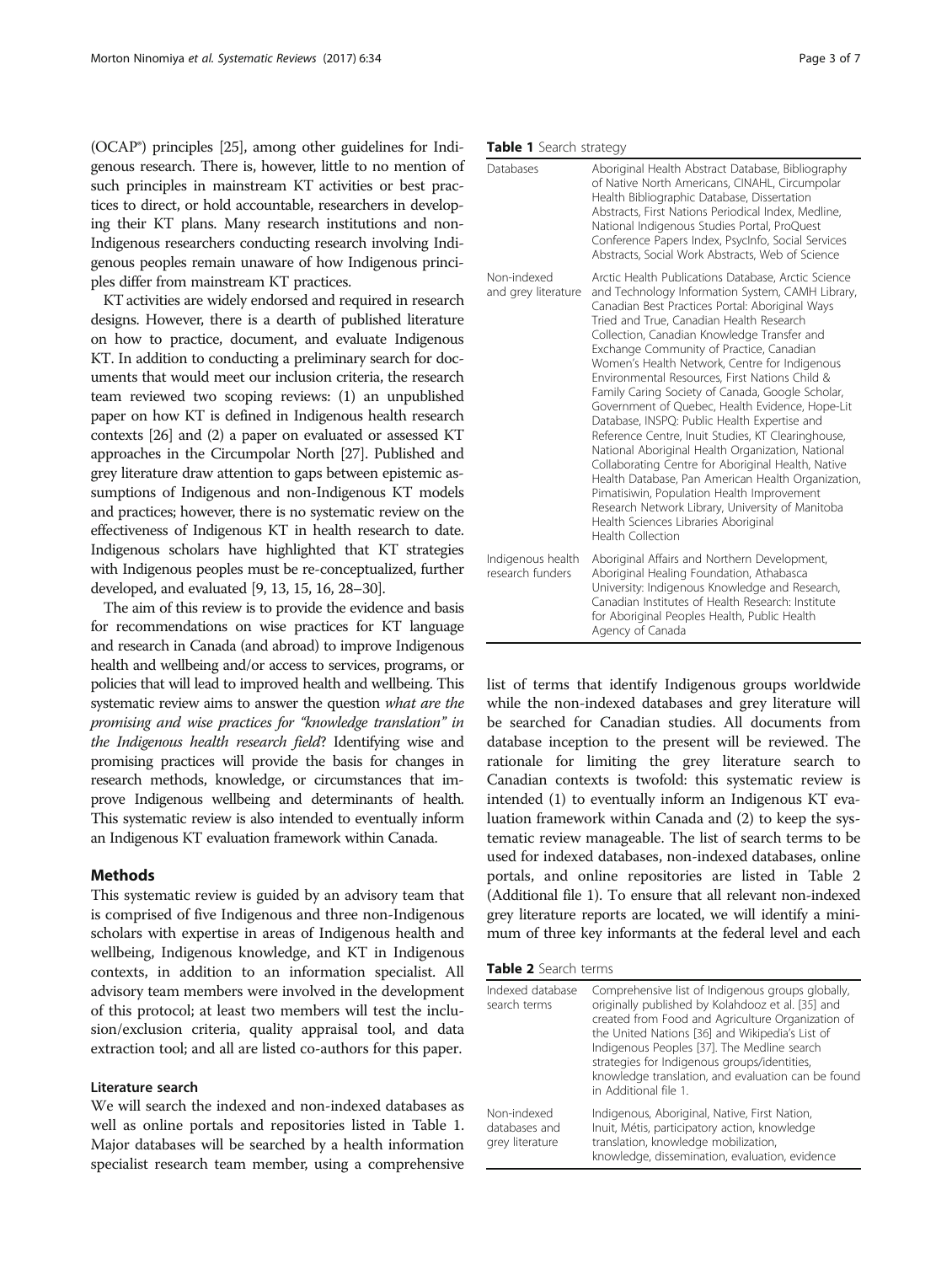province/territory that fund research related to Indigenous health. Key informants will be contacted by email and, if required, a follow-up telephone call, to request any grey literature documents (such as reports or media files) that meet the inclusion criteria. We will track response rates and aim to have at least two informants from each province and territory respond.

Search results will be imported into EndNote and uploaded to EPPI Reviewer, a software tool for the management of systematic reviews. Duplicates will be removed, and two reviewers will independently screen every title, abstract, and/or summary using four main inclusion criteria: (1) the research must be linked to Indigenous health and wellbeing; (2) the study must primarily be focused on Indigenous people; (3) the KT goals, activities, and rationale must be documented; and (4) the KT strategy must be evaluated and the outcome(s) identified (Table 3). All full texts of eligible screened citations will be reviewed by two independent reviewers to determine if they meet the inclusion criteria. Forward and backward citation searches of all included documents will be conducted to identify additional studies that also meet the review's inclusion criteria. Disagreements between reviewers will be resolved through discussion or including a third reviewer (member of the research team) as required. First author [MEMN] will be a reviewer for both the title and abstract screening and the full text screening phases. The second reviewer will be an experienced and a trained Indigenous scholar or research assistant, well versed in concepts of Indigenous health and wellbeing and knowledge translation. Reviewers will check to ensure a minimum of 80% in agreement after screening 5% of the data before proceeding.

This systematic review will exclude studies that are not available in English and do not sufficiently meet the cutoff score of 6 or more (out of 12) using our quality appraisal tool.

#### Table 3 Inclusion criteria

| <b>Studies</b> | Research must be related to broad concepts related<br>to Indigenous health and wellbeing.                                                                                                                                                                                                                                 |  |
|----------------|---------------------------------------------------------------------------------------------------------------------------------------------------------------------------------------------------------------------------------------------------------------------------------------------------------------------------|--|
| Population     | Research studies that include a majority of Indigenous<br>people, excluding scoping/systematic reviews and<br>quideline documents. Indigenous people can be<br>from any geography and must be living with the<br>effects of colonization.                                                                                 |  |
| Intervention   | Documented knowledge translation goals, activities,<br>and rationale using broad definitions/terminology for<br>knowledge translation. We are, however, not including<br>implementation science as a form of KT on the premise<br>that it is focused on testing programs, tools, or practices<br>and generating new data. |  |
| Outcome        | Studied and/or evaluated formative or summative<br>outcomes of knowledge translation work, including<br>process-oriented evaluations                                                                                                                                                                                      |  |

#### Quality appraisal

We will test and adapt the Well Living House quality appraisal tool [\[31, 32\]](#page-6-0) intended for heterogeneous Indigenous studies that include qualitative and quantitative methodologies. This tool has specific questions under the three main categories of rigour of evaluation methods, strength of evidence, and relevance to the Indigenous community (Table [4](#page-4-0)). Two reviewers will independently appraise each document, answering the questions on a scale of 0–4 for each of the three domains, a maximum potential score of 12. The quality appraisal tool is intended to include methodologically heterogeneous studies that are strong in one of the three equally weighted domains and present evidence of addressing at least one other domain. In cases where there is insufficient or no information to assess a domain, we will contact the author to ask for further documentation to help complete the quality appraisal tool. The tool includes a community relevance domain to emphasize and include studies that explicitly and purposefully incorporate Indigenous knowledge systems and priorities. It is not required that studies score above zero in all three domains; reviewers will be assessing the appropriateness of the evaluation for an Indigenous context in two of the three domains.

Each of the domains will be scored by two independent reviewers, with expertise in Indigenous health and knowledge translation, one of whom is an Indigenous researcher. Documents that score 6 or more will be included in the data analysis. An inter-rater reliability test will be conducted at the beginning, mid-point, and end of the quality assessment stage.

#### Data extraction

A data extraction tool will be developed and tested by three advisory team members using five randomly selected studies. Two reviewers, one of whom is an Indigenous scholar and both of whom have expertise in Indigenous health and KT, will independently extract data from each of the included articles. This process aims to ensure that systematic data extracted from each source will provide comprehensive data that can be used to synthesize the literature and inform best practices for KT in Indigenous health research contexts. The initial data extraction tool will be adapted from a scoping review of Inuit communities in the circumpolar regions [[27](#page-6-0)].

#### Data analysis

We will use a narrative synthesis [[33\]](#page-6-0) for methodologically strong and diverse studies that report on evaluated Indigenous health research KT. Narrative synthesis is an appropriate method for analysing a broad range of KT and evaluation methods and will be used to (a) produce rich descriptions of KT processes in Indigenous contexts, (b) identify themes and patterns across included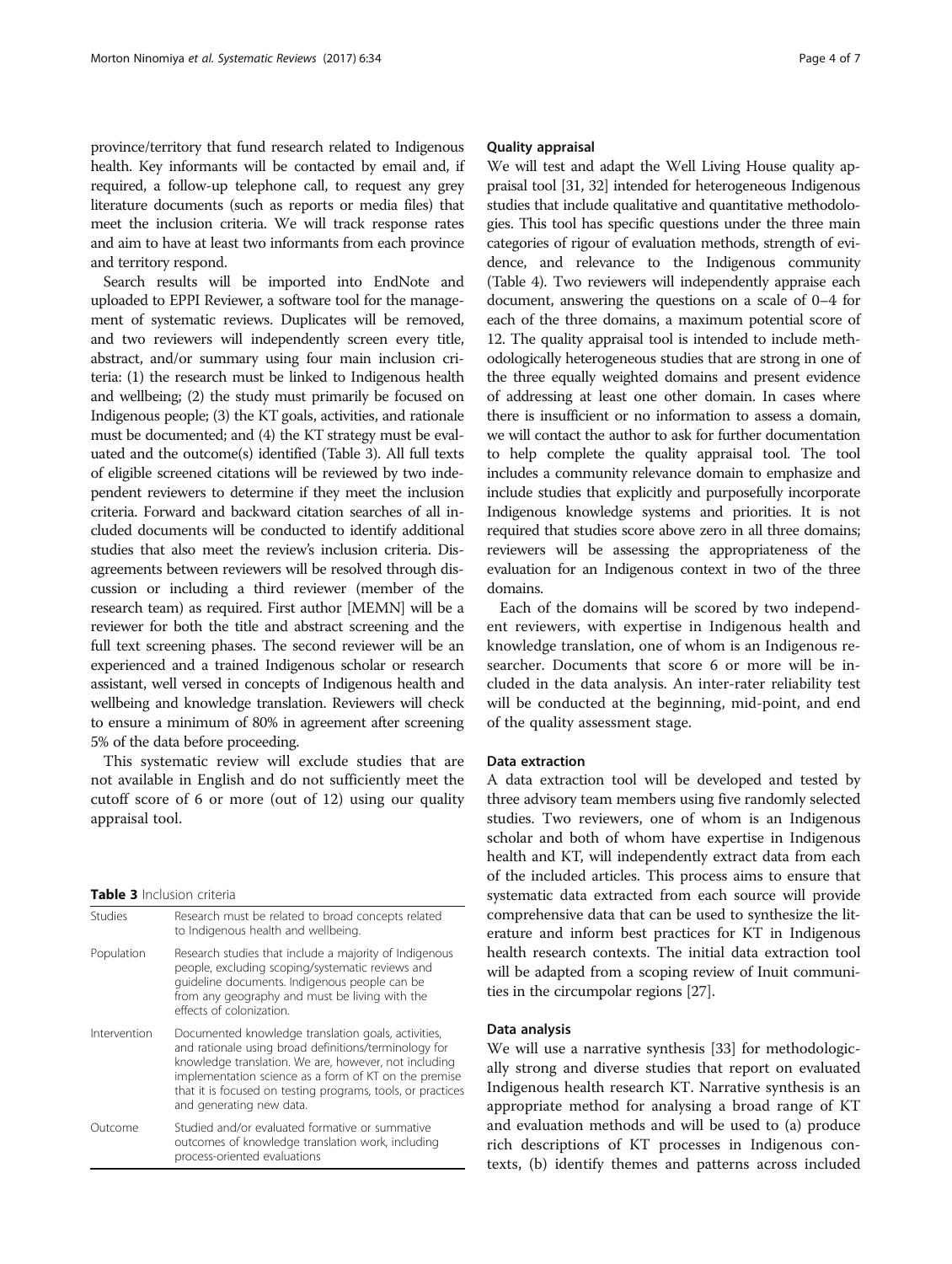<span id="page-4-0"></span>Table 4 Well Living House quality appraisal tool

| Category                       | Questions                                                                                                                                                           | Scoring criteria                                                                                                                                                                                                                                                                                                                                                                                                                                                                                                                                                                                                      |
|--------------------------------|---------------------------------------------------------------------------------------------------------------------------------------------------------------------|-----------------------------------------------------------------------------------------------------------------------------------------------------------------------------------------------------------------------------------------------------------------------------------------------------------------------------------------------------------------------------------------------------------------------------------------------------------------------------------------------------------------------------------------------------------------------------------------------------------------------|
| of method and measures<br>/4   | Local community relevance 1. Did the measures of success reflect local<br>Indigenous community understandings<br>of success?                                        | $(Yes = 2, Partial = 1, No = 0)$<br>Yes: evidence provided explicitly in the text<br>(look for: where did evaluation take place,<br>who collected evaluation data?)<br>Partial: hints of including local community<br>values/beliefs/knowledge systems in text and<br>therefore assumption made by reviewers that<br>evidence is present<br>No: nothing was said or author(s) indicated that<br>success was not defined by the community.                                                                                                                                                                             |
|                                | 2. Had methods and tools been tested and<br>validated previously in a similar Indigenous<br>context and reviewed for relevance by<br>appropriate community members? | $(Yes = 2, Partial = 1, No = 0)$<br>Yes: evidence is provided explicitly in text<br>Partial: hints of using a tool that has been used in<br>Indigenous contexts and therefore assumption<br>made by reviewers that evidence is present<br>No: nothing was said or author(s) said that the<br>evaluation method/tool has not been used before<br>in Indigenous contexts.                                                                                                                                                                                                                                               |
| of the evaluation method<br>/4 | Rigour and internal validity 3. Do the quantitative or qualitative methods<br>meet relevant rigour and internal validity?                                           | (Excellent = 4, Fair = 3, Barely Acceptable = 2, Poor = 1)<br>Is the study design appropriate for evaluation research<br>question(s)?<br>Are the conclusions supported and justified by the results?<br>Ouantitative<br>Is the sample size described and justified?<br>Are the instruments/tools already validated?<br>Are threats to validity addressed<br>(such as confounding factors)?<br>Oualitative<br>Are the participants selected using appropriate strategies<br>(such as purposive sample or until saturation is reached)?<br>Is there accurate and adequate documentation of the<br>KT effects described? |
| Strength of the evidence<br>/4 | 4. Is the evidence strong?                                                                                                                                          | $\text{Excellent} = 4$ , Fair = 3, Barely Acceptable = 2, Poor = 1)<br>Ouantitative<br>Does the evidence have adequate power and statistical significance?<br>Is the response rate reasonable?<br>Oualitative<br>Are there major and convincing themes from triangulation, and/or<br>member checking?                                                                                                                                                                                                                                                                                                                 |

studies, (c) describe the relevance of KT outcomes to Indigenous health and wellbeing and/or access to services, programs, or policies that will lead to improved health and wellbeing, and (d) identify KT evaluation methods and rationales.

# Discussion

Conventional systematic reviews on Indigenous health interventions have been critiqued as frequently being inappropriate and lacking practical relevance to or lacking engagement with Indigenous people and communities [[34\]](#page-6-0). This systematic review, by design, departs from standard reviews in multiple ways. First, the review team is comprised of several senior Indigenous researchers with a career-long commitment to Indigenous community engagement and Indigenous health research. Second, the review purposefully includes a breadth of grey and non-indexed literature where there tends to be more Indigenous authorship, community engagement, and representation. Third, the screening and appraisal tools are being selected and adapted to meet Indigenous health research principles. Finally, the results from this review will be shared and discussed with the governing counsel of Indigenous grandparents at Well Living House (with St. Michael's Hospital in Toronto), an action research centre dedicated to Indigenous health and wellbeing [\(www.welllivinghouse.com\)](http://www.welllivinghouse.com).

Recognizing that systematic reviews can be a means to inform policies and practices, the overall aim of this review is to provide the evidence and basis for recommendations on wise practices for KT language and approaches to health research that improve Indigenous health and wellbeing or services, programs, and policies that can improve Indigenous health and wellbeing. As a result, the systematic review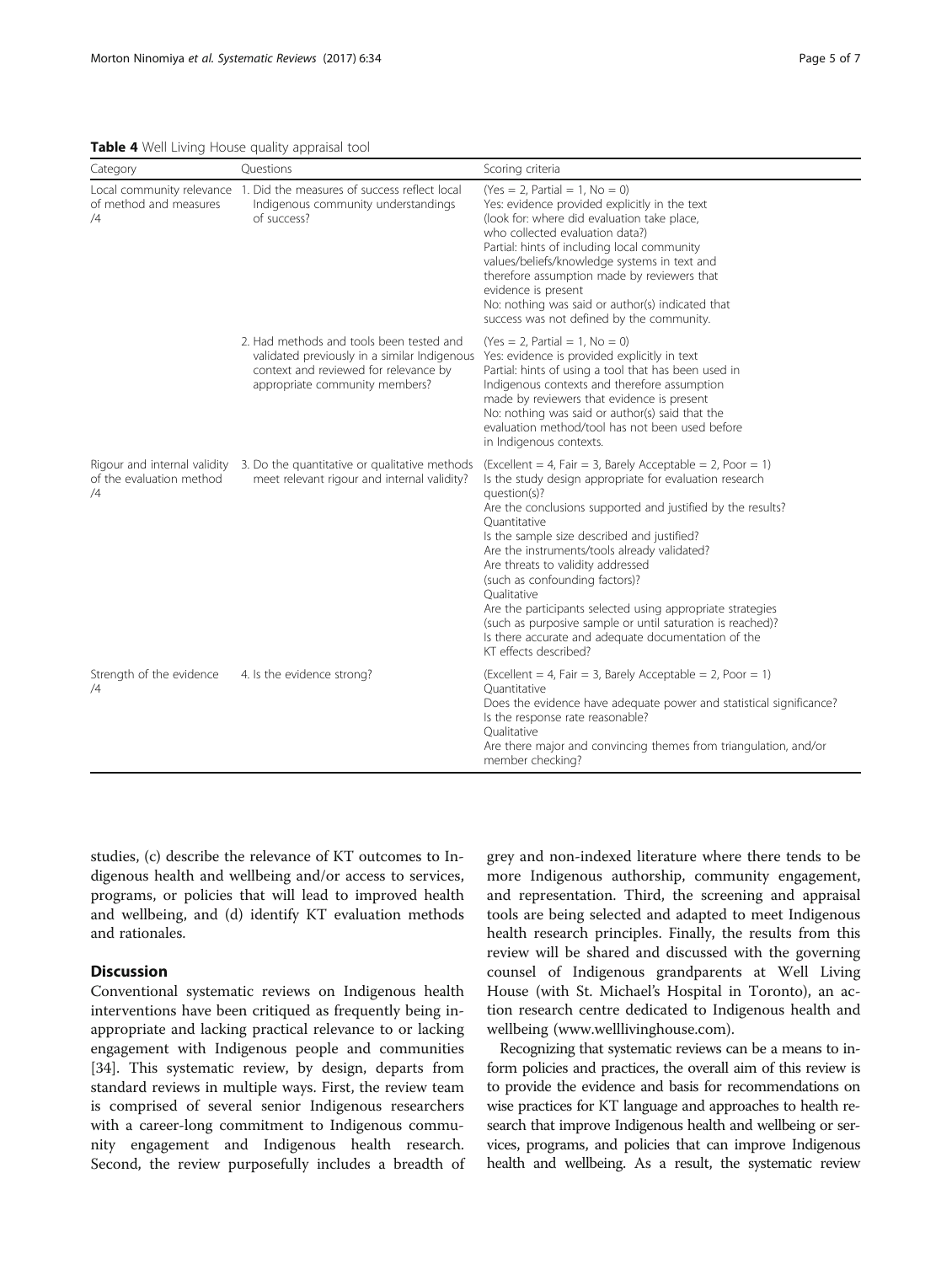<span id="page-5-0"></span>findings will be of particular interest to knowledge users involved in research with Indigenous peoples, as well as stakeholders involved in Indigenous program and policy development, implementation, and evaluation. Complementary to this systematic review, we will also engage with Indigenous Elders to better understand what it means to draw on and share Indigenous knowledge. A key Indigenous research principle in Canada is that researchers must meaningfully engage with Indigenous people to ensure Indigenous knowledge is shared in a respectful way and is shared with context provided (of Indigenous knowledge, how it was shared, and with what intent). Including Indigenous Elders in research focused on Indigenous knowledge and KT in Indigenous contexts is essential to providing context for an Indigenous KT evaluation framework.

The knowledge sharing and dissemination plan for this systematic review includes, but is not limited to, academic publications, an accessible summary report with visual graphics, presentations and facilitated discussions in national and international forums, and conference presentations. As the systematic review process is underway, additional knowledge sharing mechanisms will be discussed and initiated.

#### Strengths and limitations

This review also offers many strengths, including input and participation from Indigenous people at all stages of the research process which adds culturally relevant insight and context to a limited evidence base. This study will provide novel ideas of how to conceive of, practice, and align the overall aim of KT—to 'make research matter'—with Indigenous ways of knowing in doing. In doing so, Indigenous peoples' health and wellbeing has a greater chance of improving and benefiting from Indigenous health research. This research is subject to some limitations. Firstly, grey literature will be limited to Canadian contexts. Secondly, unfamiliar terms may be missed since language around KT varies through time and geography. Thirdly, communitybased participatory research (CBPR) practices sometimes incorporate integrated KT approaches where knowledge is shared/co-produced and used throughout the research project. It is possible that this review will miss evaluated components of CBPR studies that address KT but use terms not included in our search strategy.

#### **Endnotes**

 ${}^{1}$ Self-location is essentially sharing who we are, where we come from, and our relation to an identity/place that informs how we lived in the past and the present.

#### Additional file

[Additional file 1:](dx.doi.org/10.1186/s13643-017-0430-x) Medline Search Strategy. As the title suggests, it is the complete search strategy used for Medline. (PDF 101 kb)

#### Abbreviations

CBPR: Community-based participatory research; KT: Knowledge translation

#### Acknowledgements

We would like to acknowledge Farihah Ali for her assistance with the grey literature search.

#### Funding

Canadian Institutes of Health Research (CIHR) provided funding for this study in the form of a postdoctoral fellowship for MEMN. CIHR had no role in the study design, data collection and analysis, decision to publish, or preparation of this manuscript.

#### Availability of data and materials

This is not applicable. The manuscript lists all databases that have been searched and the grey literature search strategy; however, the data that will be analysed is currently being screened. The final data set has not been determined yet.

#### Authors' contributions

MEMN and JKS developed the idea for the systematic review. CPZ advised and conducted the published database searches for the review. MEMN prepared the first draft of the protocol. DA, SB, MF, RM, NR, JR, and JKS reviewed, provided feedback, and approved the review design, approach, and appraisal tools. SB, MF, and NR tested the screening and critical appraisal tool. All authors read and approved the manuscript.

#### Competing interests

The authors declare that they have no competing interests.

#### Consent for publication

Not applicable.

#### Ethics approval and consent to participate

This research does not involve human subjects. It is exempted from research ethics board review as it relies exclusively on publicly available information for which there is no reasonable expectation of privacy.

#### Author details

<sup>1</sup>Well Living House, Li Ka Shing Knowledge Institute, St. Michael's Hospital, 30 Bond Street, Toronto, Ontario M5B 1W8, Canada. <sup>2</sup>National Collaborating Centre for Aboriginal Health, 3333 University Way, Prince George, British Columbia V2N 429, Canada. <sup>3</sup>CHAIM Centre, Carleton University, 1125 Colonel By Drive, Ottawa K1S 5B6, Canada. <sup>4</sup>Dalla Lana School of Public Health, University of Toronto, Health Sciences Building, 155 College Street, 6th Floor, Toronto M5T 3M7, Canada. <sup>5</sup>Canadian Partnership Against Cancer, 1 University Ave. Suite 300, Toronto, Ontario M5J 2P1, Canada. <sup>6</sup>First Nations Health Authority, 100 Park Royal S., West Vancouver, British Columbia V7T 1A2, Canada. <sup>7</sup>Simon Fraser University, Harbour Centre, 515 West Hastings Street, Vancouver, British Columbia V6B 5K3, Canada. <sup>8</sup>St. Paul's Foundation, 1081 Burrard Street, Vancouver, British Columbia V6Z 1Y6, Canada. <sup>9</sup>Health Sciences Library, St. Michael's Hospital, 30 Bond Street, Toronto, Ontario M5B 1W8, Canada. <sup>10</sup>University of Canberra, Canberra, Australia. <sup>11</sup>Department of Family and Community Medicine, St. Michael's Hospital, 61 Queen Street East, Toronto M5C 2T2, Ontario, Canada. <sup>12</sup>Canadian Institutes of Health Research Applied Public Health Research Chair in Indigenous Health Knowledge and Information, Toronto, Canada.

#### Received: 25 October 2016 Accepted: 7 February 2017 Published online: 20 February 2017

#### References

- 1. Gracey M, King M. Indigenous health part 1: determinants and disease patterns. The Lancet. 2009;374(9683):65–75.
- 2. Reading CL, Wien F. Health inequalities and social determinants of Aboriginal peoples' health. Prince George, BC: National Collaborating Centre for Aboriginal Health; 2009.
- 3. Jardine C, Furgal C. Knowledge translation with northern Aboriginal communities: a case study. Canadian Journal of Nursing Research. 2010; 42(1):119–27.